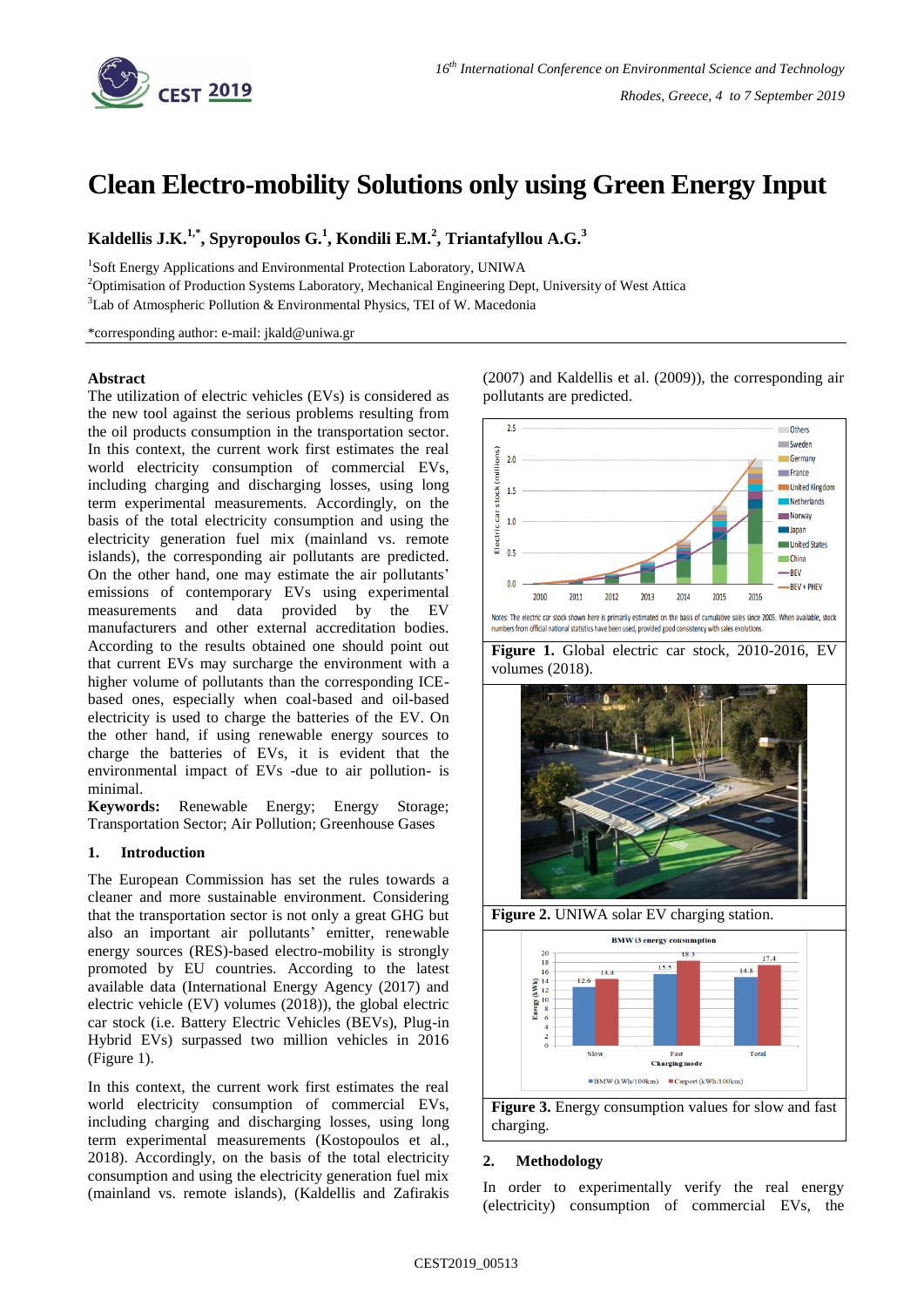autonomous / grid connected solar EV charging station (Figure 2) of the Soft Energy Applications and Environmental Protection Laboratory of the University of West Attica (UNIWA) has been used. During "normal" charging, high power via a P-charge Wallbox Mono (of up to 22kW) incorporated in the solar EV charging station is provided. During "slow" charging, the vehicle is connected with a conventional AC 230-volt (16A) household power socket, incorporated also in the solar EV charging station. According to Figure 3, 15% higher energy consumption is recorded during the charging phase when using the fast charging mode. Moreover, due to charging losses, the final energy absorbed by the EV is found to be higher in comparison with the pure EV energy consumption by approximately 20%, which can result from appropriate calculations. On the other hand one may use the existing experience concerning the air pollution related with the current electricity generation power stations.

### **3. Results**

On the basis of long-term measurements, charging losses have been found to be  $\sim$ 15%, taking into account both the winter and summer period, as well as both slow and normal charging modes; thus the energy that a EV consumes reaches 17.4kWh/ 100km.

Subsequently, using published work concerning the  $CO<sub>2</sub>$ emissions of the electricity generator sector one may state that the corresponding emissions vary from almost  $1500$ gr/kWh<sub>e</sub> for the lignite based old power stations of W. Macedonia down to 750gr/kWh, for oil-based and 450gr/kWh<sup>e</sup> for natural gas based electricity generation plants (Kaldellis and Kapsali, 2014). Furthermore the corresponding  $NO_x$ ,  $SO_2$ ,  $HC$  and PM specific emissions (gr/km) are summarized in Table 1, using available official data for Greece (Kaldellis et al., 2004 and Kaldellis et al., 2005). Thus, on the basis of the total electricity consumption and using the electricity generation fuel mix (mainland vs. islands) the corresponding air pollutants are predicted.

|  | <b>Table 1.</b> Specific emission factors |  |  |
|--|-------------------------------------------|--|--|
|--|-------------------------------------------|--|--|

| Air<br>Pollutant<br>gr/km) | <b>ICEV</b>     | Mainland<br>Grid | <b>Island Grid</b> |
|----------------------------|-----------------|------------------|--------------------|
| CO <sub>2</sub>            | 100-200         | 80-200           | 120-160            |
| $NO_{x}$                   | $0.06 - 0.15$   | $0.15 - 0.25$    | $0.04 - 0.10$      |
| HC                         | $0.1 - 0.2$     |                  | $0.05 - 0.08$      |
| SO <sub>2</sub>            |                 | $0.2 - 0.35$     | n/a                |
| PM                         | $0.005 - 0.015$ | $0.001 - 0.003$  | $0.005 - 0.01$     |

#### **4. Discussion**

Consequently using the above briefly described methodology, one may estimate the air pollutants emissions of the contemporary EVs using experimental measurements and data provided by the EV manufacturers and other external accreditation bodies. For this purpose several internal combustion enginebased vehicles (ICEV) are analyzed according to the technology used. Moreover the engine size and the year of construction are also embodied in the proposed analysis. According to the results obtained one may clearly state that the current electrical cars may surcharge the environment with a higher quantity of pollutants than the corresponding ICE-based ones, especially when coalbased and oil-based electricity is used to charge the batteries of the EV. For example, for an EV used by the average European driver (i.e. covering 15000km per year), the annual  $CO<sub>2</sub>$  emissions are comparable. Actually, the corresponding annual emissions for utilization of mainland electricity vary between 250 and 600kg, while the corresponding value for the islands is approximately 450kg. On the other hand the annual carbon dioxide emissions for contemporary ICEVs range between 300 and 600kg, values that are similar to the ones related with the above mentioned EVs. Finally, by applying solar based charging, the resulting  $CO<sub>2</sub>$ emissions are less than 20kg per year.

### **5. Conclusions**

Recapitulating, in order to improve the air quality of our environment and minimize the transportation sector impact on the climate change it is more than necessary to avoid the utilization of fossil fuels for providing electricity at the EVs charging points. On the other hand, if using renewable energy sources to charge the batteries of EVs, the environmental impact of EVs -due to air pollution- is minimal.

#### **References**

- EV Volumes, The electric vehicle world database. 2018. Available at: <http://www.ev-volumes.com/> (Accessed: 29/10/2018).
- International Energy Agency, 2017. Global EV Outlook 2017, Two million and counting. Available at: [https://www.iea.org/publications/freepublications/publicat](https://www.iea.org/publications/freepublications/publication/GlobalEVOutlook2017.pdf) [ion/GlobalEVOutlook2017.pdf](https://www.iea.org/publications/freepublications/publication/GlobalEVOutlook2017.pdf) (Accessed: 25/10/2018).
- Kaldellis J.K., Kapsali M., 2014, "Evaluation of the Long-Term Environmental Performance of Greek Lignite-Fired Power Stations", *Journal of Renewable and Sustainable Energy Reviews*, Vol.31, pp.472-485.
- Kaldellis J.K., Zafirakis D., 2007, "Present Situation and Future Prospects of Electricity Generation in Aegean Archipelago Islands", *Energy Policy Journal*, Vol.35(9), pp.4623-4639.
- Kaldellis J.K., Zafirakis D., Kondili E., 2009, "Contribution of lignite in the Greek electricity generation: Review and future prospects", *Fuel*, Vol.88(3), pp.475-489.
- Kaldellis J.K., Vlachos G.Th., Paliatsos A.G., Kondili E., 2005, "Detailed Examination of Greek Electricity Sector Nitrogen Oxides Emissions for the Last Decade", *Journal of Environmental Science and Policy*, Vol.8(5), pp.502-514.
- Kaldellis J.K., M. Voutsinas, A.G. Paliatsos, P.S. Koronakis, 2004, "Temporal Evolution of the Sulfur Oxides Emissions from Greek Electricity Generation Sector", *Journal of Environmental Technology*, Vol.25, pp.1371-1384.
- Kostopoulos Em., Spyropoulos G., Christopoulos K., Kaldellis J. K., 2018, "Solar Energy Contribution to an Electric Vehicle Needs on the Basis of Long-Term Measurements", *Procedia Structural Integrity*, Vol.10, pp.203-210